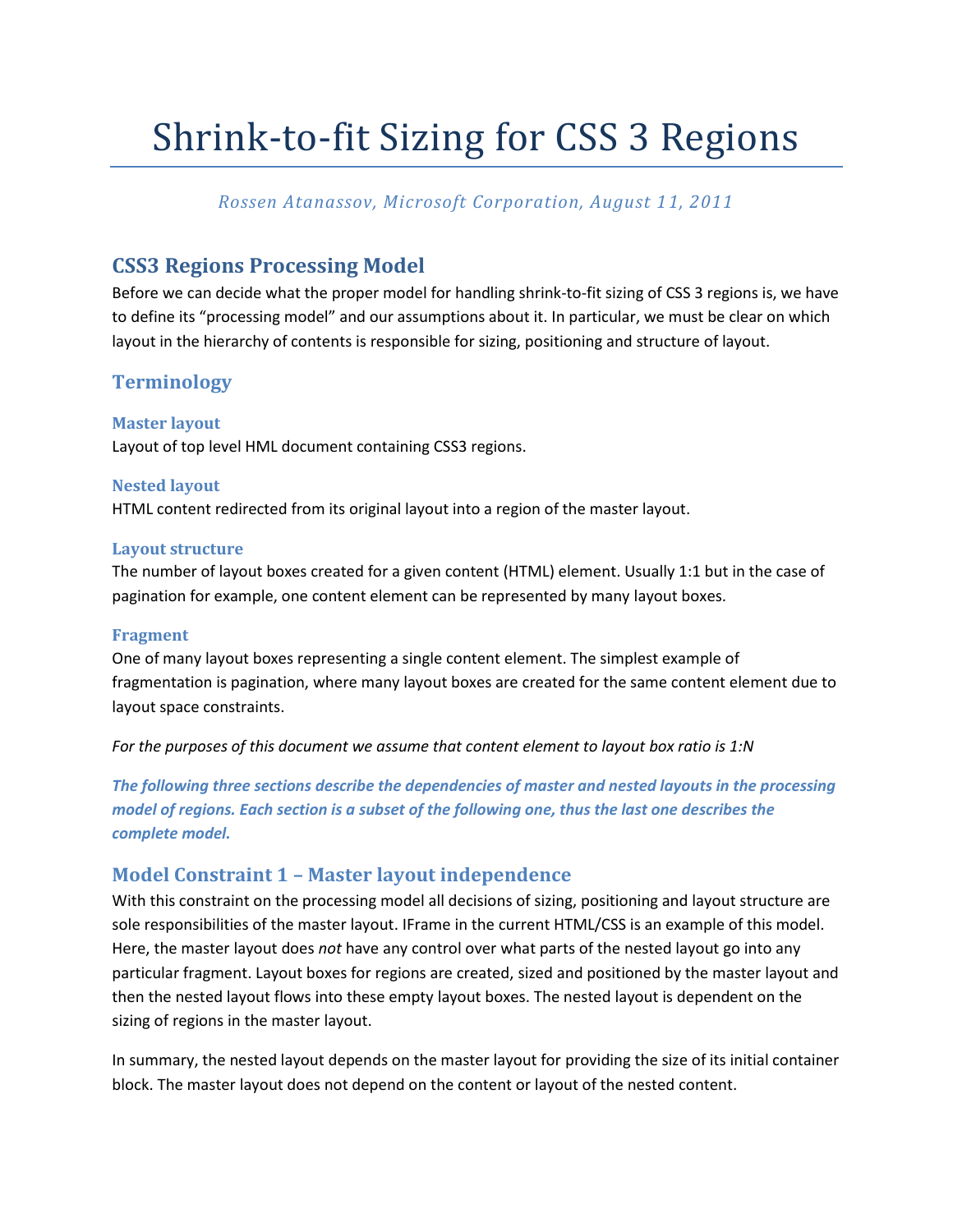*The current draft of CSS3 Regions assumes this model, thus, the used width of a shrink-to-fit region is 0 (different than the 300px default for IFRAME).*

#### **Features**

- Performance complete separation of master and nested layouts allows asynchronous processing of layout
- $\bullet$  Security Over the years this model has proven to be secured (ex. iframe)

## **Limitations**

- Shrink-to-fit for regions is not an option.
- Empty or overflow regions are not controllable by the master layout simply because the regions layout structure is predefined by the content of the master layout.

## <span id="page-1-0"></span>**Model Constraint 2 – Master layout dependence on content measure**

Relaxing constraint 1, in this version of the processing model the decision of sizing, positioning and layout structure is still responsibility of the master layout with the exception that of shrink-to-fit regions. The master layout is allowed to query the content of nested layouts for their [content measure.](#page-3-0)

Like in processing model 1, here the master layout still does *not* have any control over what parts of the nested layout go into any particular region. This means that any assumptions about what content goes into what region or how many regions will be full or empty of content are inappropriate.

In summary, the nested layout depends on the master layout for providing the size of its initial container block. The master layout depends on the content measure of the redirected content (but not the nested layout).

## **Features**

- Performance this model still allows asynchronous layout of master and nested layouts with the exception of content measure queries made by the master layout.
- Security hard to speculate, but since everything is inside of layout only I don't foresee anything major.
- Shrink-to-fit around nested layouts is possible (see [content measure options](#page-3-1) below)

## **Limitations**

 Empty or overflow regions are not controllable by the master layout simply because the regions layout structure is predefined by the content of the master layout.

# <span id="page-1-1"></span>**Model Constraint 3 – Master layout dependence on nested layout**

Relaxing constraint 2, in this version of the processing model decisions of sizing and layout structure are controlled by the nested layout. The master layout is still in control of positioning. This means that we can assume knowledge of what nested contents would fall into what regions of the master document.

In summary, both layouts are dependent on their layout structure and sizing.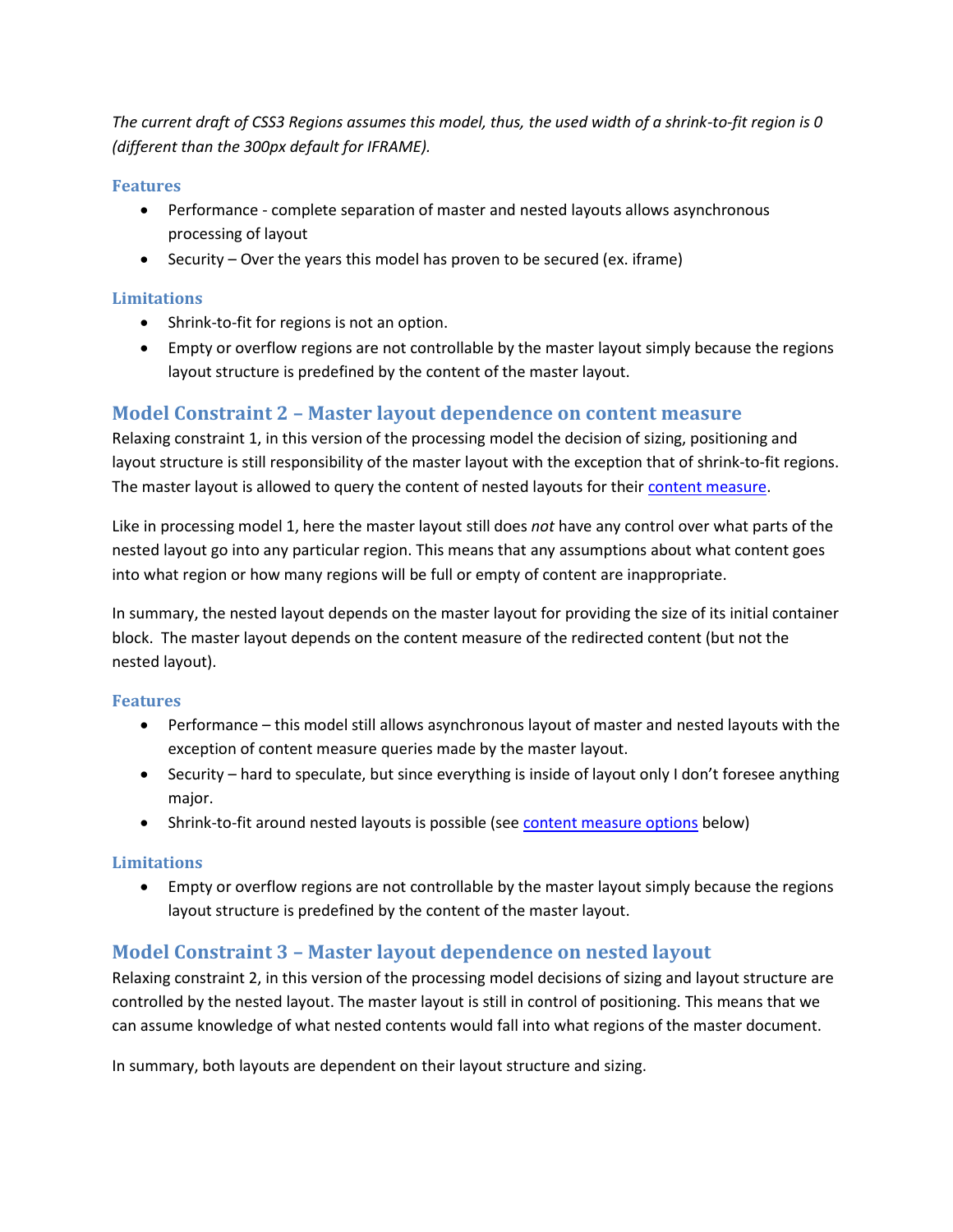This is a pretty farfetched model that would require quite a bit of property extensions and changes to both content and layout models. One of the big unknowns is identity of layout boxes – these are no longer controllable by content nor will layout, thus some sort of mediator be required.

#### **Features**

- Shrink-to-fit around nested layouts is possible (driven by the nested layouts themselves)
- Empty space or overflow of nested layouts inside of regions is not an issue layout is very adaptive

## **Limitations**

- Performance this model requires synchronous layout between master and content layouts
- Complexity the current HTML model is no longer valid consider having a table without knowing how many table cells there are.
- Security speculatively much higher risks than the other two processing models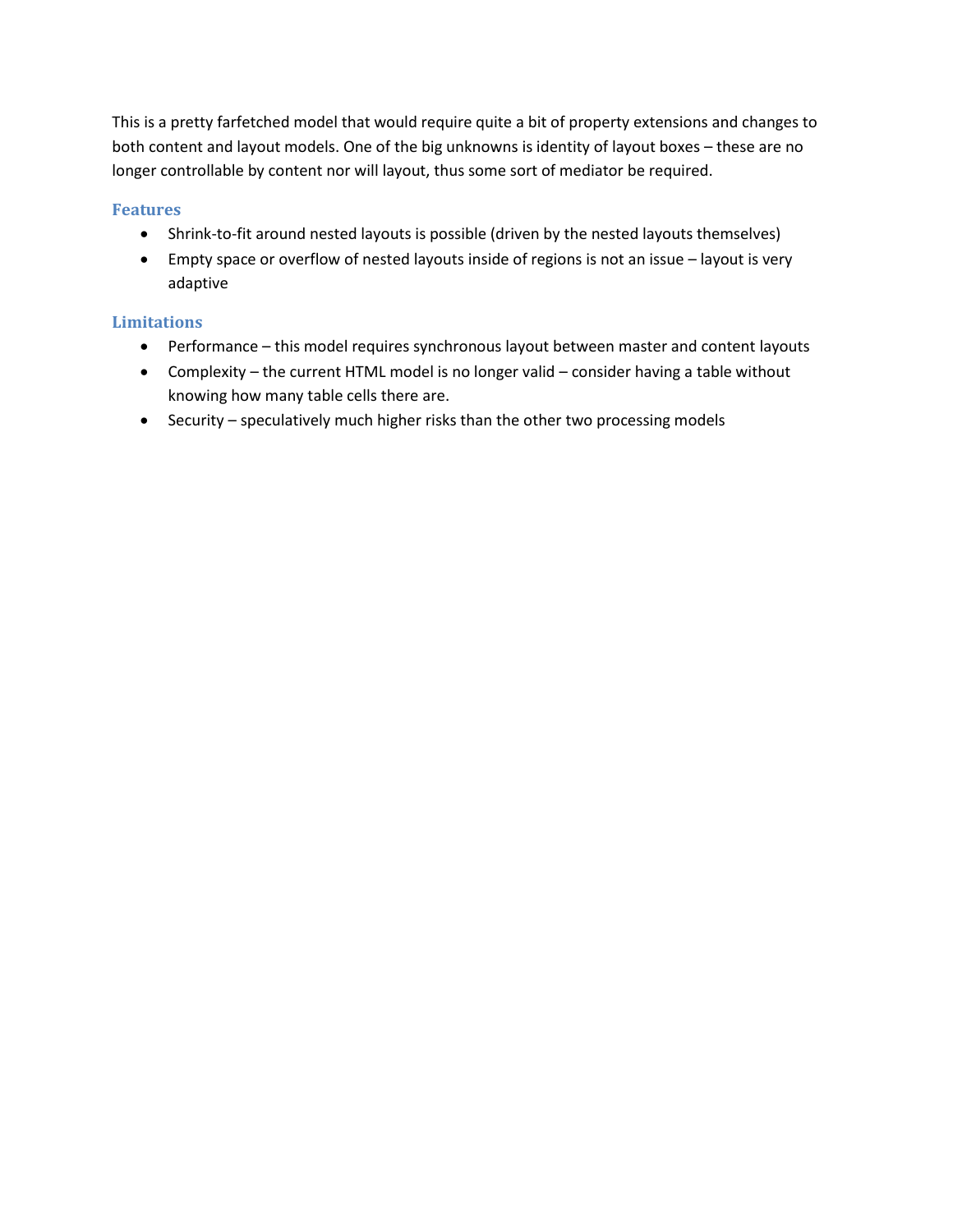# <span id="page-3-1"></span>**Shrink-to-fit around nested layouts**

For the purposes of this document I am assuming that we are trying to move the CSS3 regions processing model from **[constraint](#page-0-0) 1** to **constraint 2**.

# **Terminology**

Different specs and user agent implementers tend to use different names/terms in order to explain the same concepts related to shrink-to-fit sizing. CSS 2.1 defines [shrink-to-fit sizing](http://www.w3.org/TR/CSS21/visudet.html#shrink-to-fit-float) as a function of three variables: available width, preferred minimum width and preferred width. The formula is as follows:

*min(max(preferred minimum width, available width), preferred width)* 

## **Available width**

Refers to the width of the containing block's content box. This variable is computable during layout.

## <span id="page-3-2"></span>**Preferred minimum width**

The width of all flow content (note: absolutely positioned elements do not participate here) inside of a given element if laid out *without any available width constraints* and all possible break opportunities are taken. A simpler definition is – this is the longest non-breakable piece of flow content *Synonyms* – content min width, intrinsic width *Note:* this sizing does not depend on layout and can be done independently. Percentage values are usually ignored during this layout mode (currently undefined scenario by the CSS 2.1 spec).

## <span id="page-3-3"></span>**Preferred width**

The width of all flow content inside of a given element if laid out *without any available width constraints* and *only explicit breaks* are taken. *Synonyms* – content max width, intrinsic preferred width *Note:* this sizing does not depend on layout and can be done independently. Percentage values are usually ignored during this layout mode.

## <span id="page-3-0"></span>**Content measure**

Since computation of both preferred and preferred minimum width are independent of layout we can say that these are measurements of content or *content measure*. (the term is internal to Microsoft). The content measure has minimum (a.k.a preferred minimum width) and maximum (preferred width).

## **Height vs. Width**

Unlike shrink-to-fit width, computing shrink-to-fit height is done by always taking the maximum extent of the content. However, in order to compute the content height we first have to compute th[e used](http://www.w3.org/TR/CSS21/cascade.html#used-value) [width](http://www.w3.org/TR/CSS21/cascade.html#used-value) of the content box of the element and then layout the content with respect to it. This makes *height a dependent function of used width*. This important difference (and dependency) between height and width makes computation of used height (or the final content height) possible only during layout.

# **Fragmented content**

The above definitions rely on the assumption that the entire content of an element is used during content measuring. When fragmentation occurs (due to pagination, multicolumn or regions) this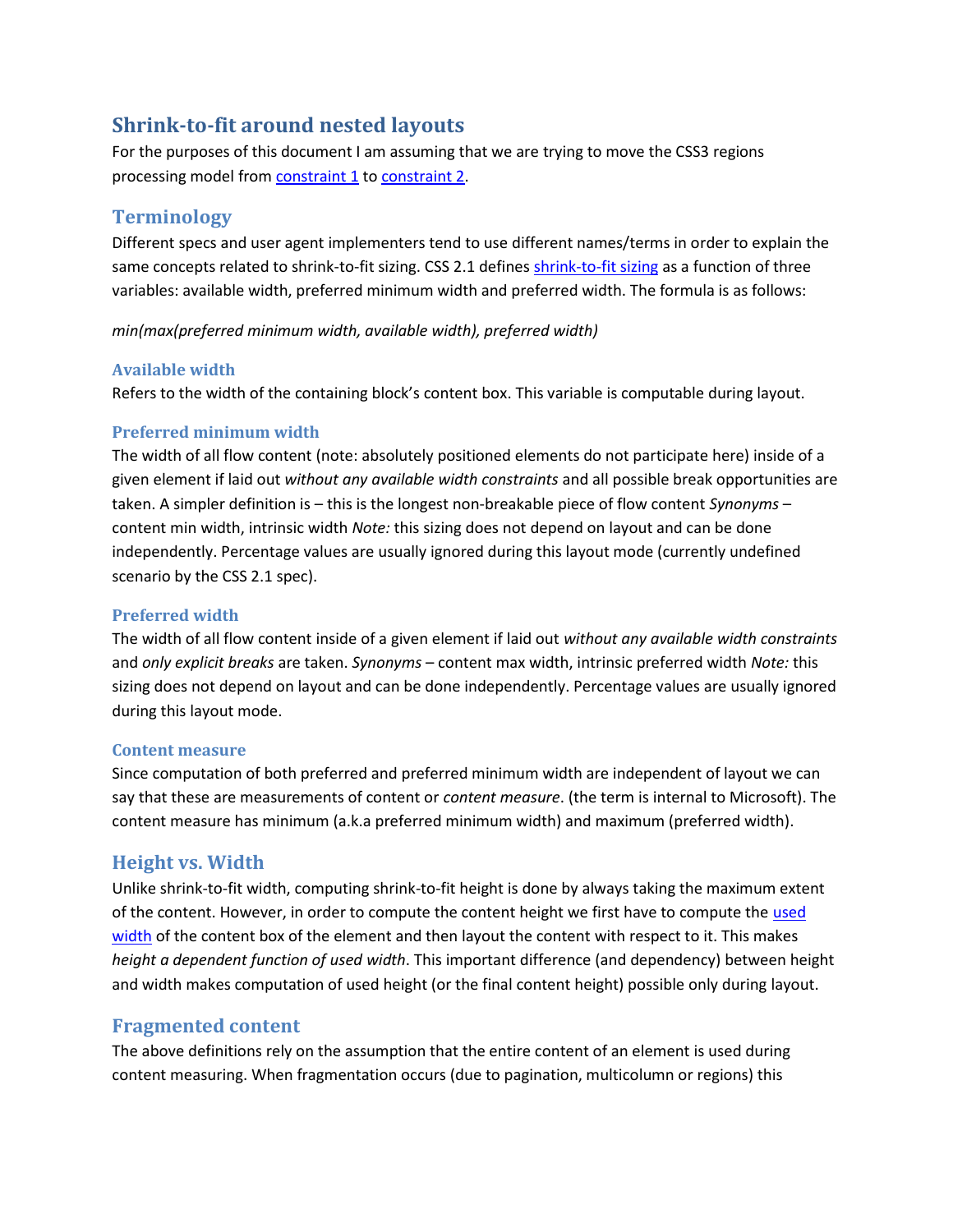assumption is no longer true and measuring of content becomes dependent on layout in the general case.

## **Option 1 – single content measure**

Same as in CSS 2.1, this option requires no changes to the current content measuring logic and would mean the entire content is measured.

## **Pros**

Easy to implement, good performance characteristic

#### **Cons**

If the preferred minimum width of the content is at the end all proceeding regions can end up with large empty gaps.

## **Example**

```
<style>
     .text { flow-into: text; }
     .region { 
         flow-from: text;
         float: left; clear: left;
         border: 2px solid blue;
     }
     br { break-after: region; }
</style>
<body>
     <div id="text">
        Text <br />
         ALongLongWordTakingSpace
    \langlediv>
     <div class="region"></div>
     <div class="region"></div>
</body>
```
#### Expected result

Text

ALongLongWordTakingSpace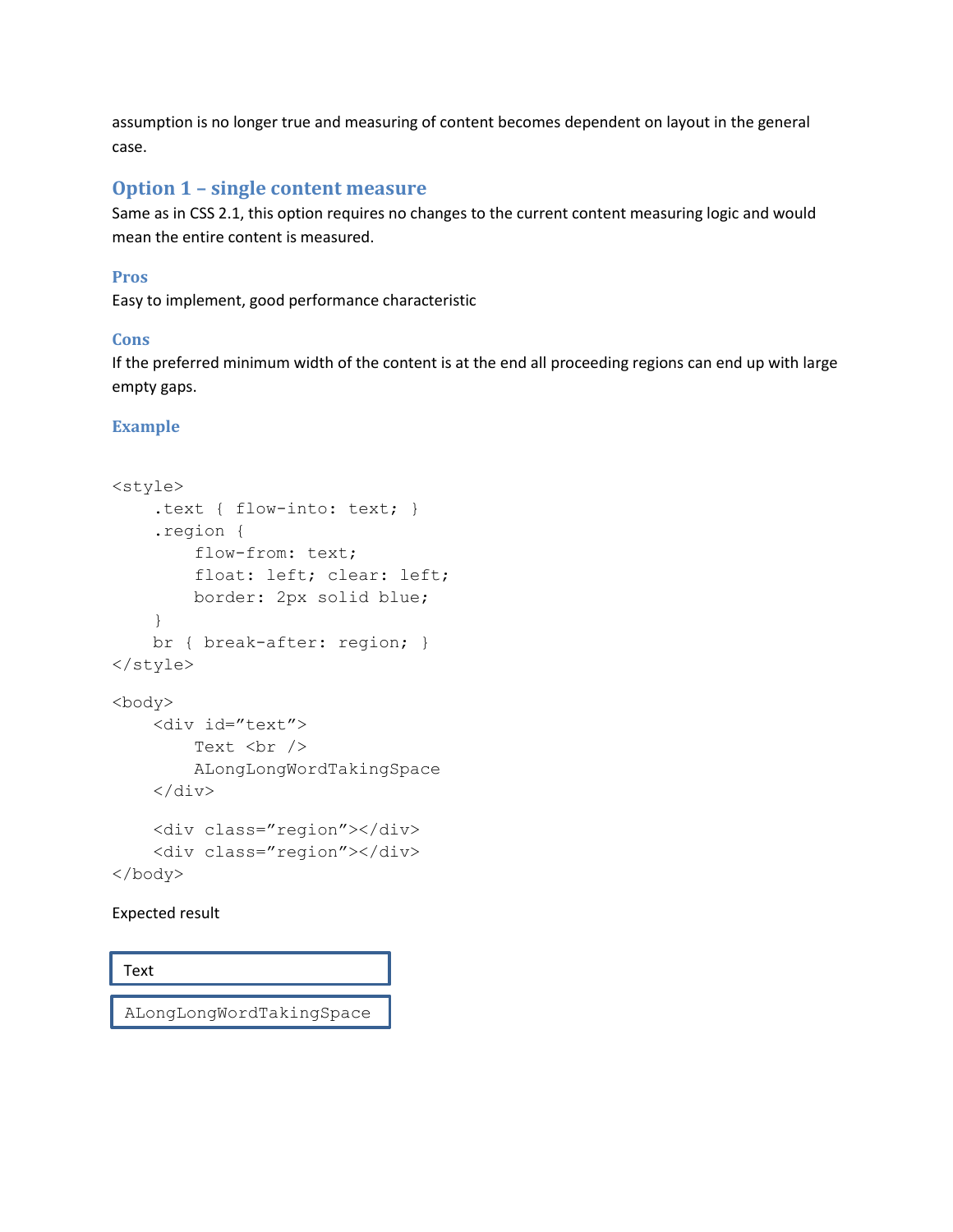# <span id="page-5-0"></span>**Option 2 – content measure respecting region breaks**

This minor change to the definition of *what* content must be measured would make a big difference for most practical cases that require STF regions. Instead of measuring all content and producing only one content measure, we can measure content respecting region breaks, thus producing content measure for each fragment (or piece of content spread among few fragments). In cases when the content doesn't fit a single region before the region break is reached, the two or more regions will be of the same width.

#### **Pros**

A large set of use cases will be covered.

## **Cons**

More complex than option one in terms of building layout structures and computing content measures

## **Example**

```
<style>
     .text { flow-into: text; }
     .region { 
         flow-from: text;
          float: left; clear: left;
         border: 2px solid blue;
     }
     br { break-after: region; }
</style>
<body>
     <div id="text">
        Text <br />
         ALongLongWordTakingSpace
    \langlediv\rangle <div class="region"></div>
     <div class="region"></div>
</body>
```
#### Expected result

Text

ALongLongWordTakingSpace

Other practical use case is to have many elements inside a single content that are meant to spread among a number of auto sized regions ( $\langle \text{img } \rangle$   $\langle \text{br/} \rangle$   $\langle \text{img } \rangle$   $\langle \text{br/} \rangle$   $\langle \text{ctr/} \rangle$  etc.)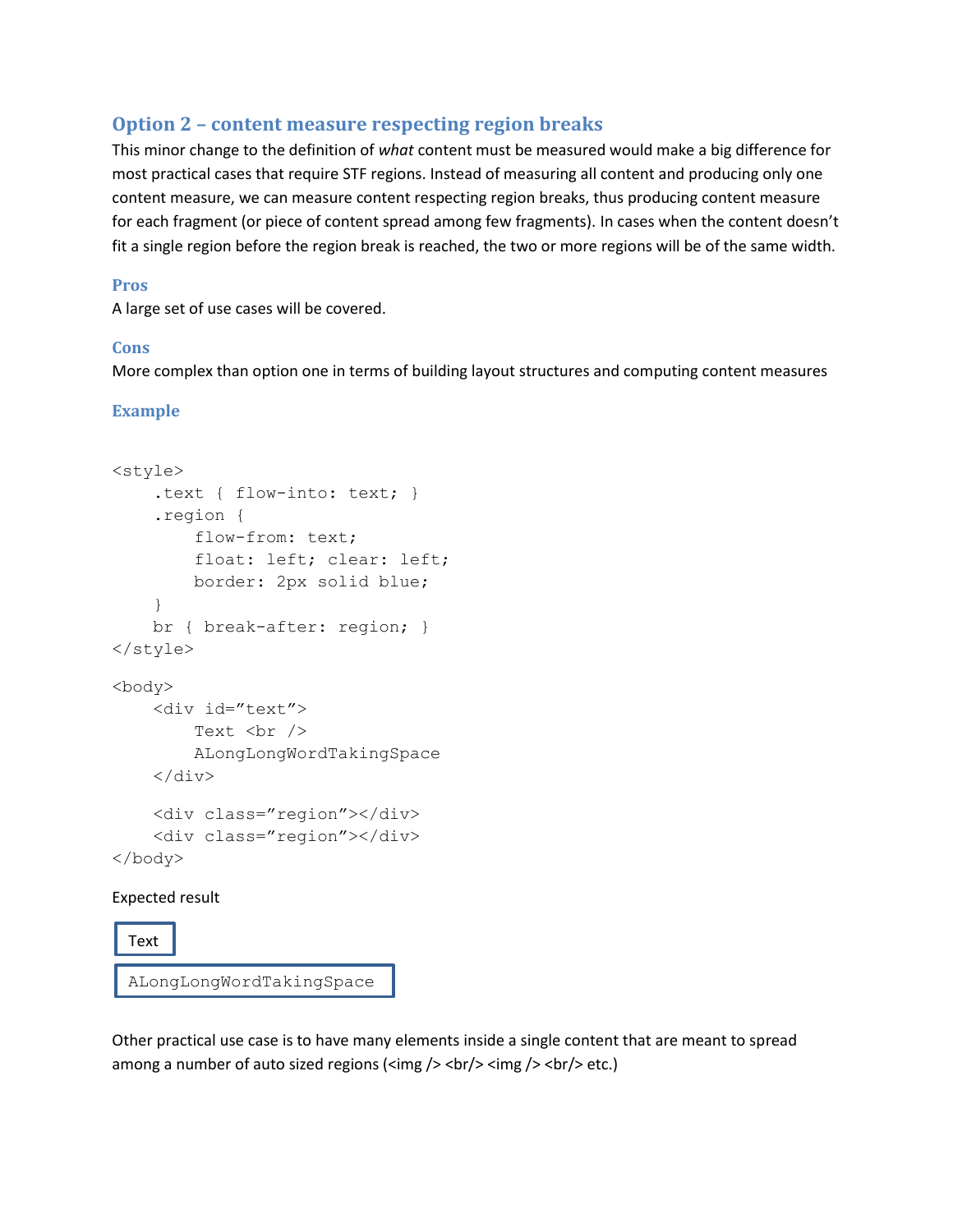# <span id="page-6-0"></span>**Option 3 – content measure based on layout**

This option will require multiple layout passes in order to determine where content will break. A naïve algorithm could be:

- 1. layout using the available width results in a content break based on the available height for the region
- 2. measure the content up to the content break produced in step 1
- 3. layout again using the STF width computed using the content measure from step  $2 a$  new content break is produced
- 4. back to step 1 starting from the output of step 3

Note that the content breaks produced in step 1 and step 3 are different – this is a proof that more or less content will be measured in step 2 leading to similar problems as Option 1 above.

## **Pros**

The content measure will be somewhat based on the content that goes into the regions.

## **Cons**

Performance and complexity of layout – multiple additional passes are required. Additionally, the content measure must be recomputed for each resizing of the region. Lastly, this is still an approximation that can be easily wrong as illustrated below.

|                             | Steps 1 and 2                                                                                                                                | Result of step 3                                                                                                                                                                                           |  |
|-----------------------------|----------------------------------------------------------------------------------------------------------------------------------------------|------------------------------------------------------------------------------------------------------------------------------------------------------------------------------------------------------------|--|
|                             | available width                                                                                                                              | available width                                                                                                                                                                                            |  |
| ∧<br>available height<br>٦V | This is a text that was<br>formatted inside of a<br>region for step one of<br>the algorithm above.<br>HoweverThereIsALongLongWordInsideOfIt. | This is a text that was formatted inside of<br>height<br>a region for step one of the algorithm<br>above.<br>available<br>HoweverThereIsALongLongWordInsideOfIt.<br>And now there's space for more content |  |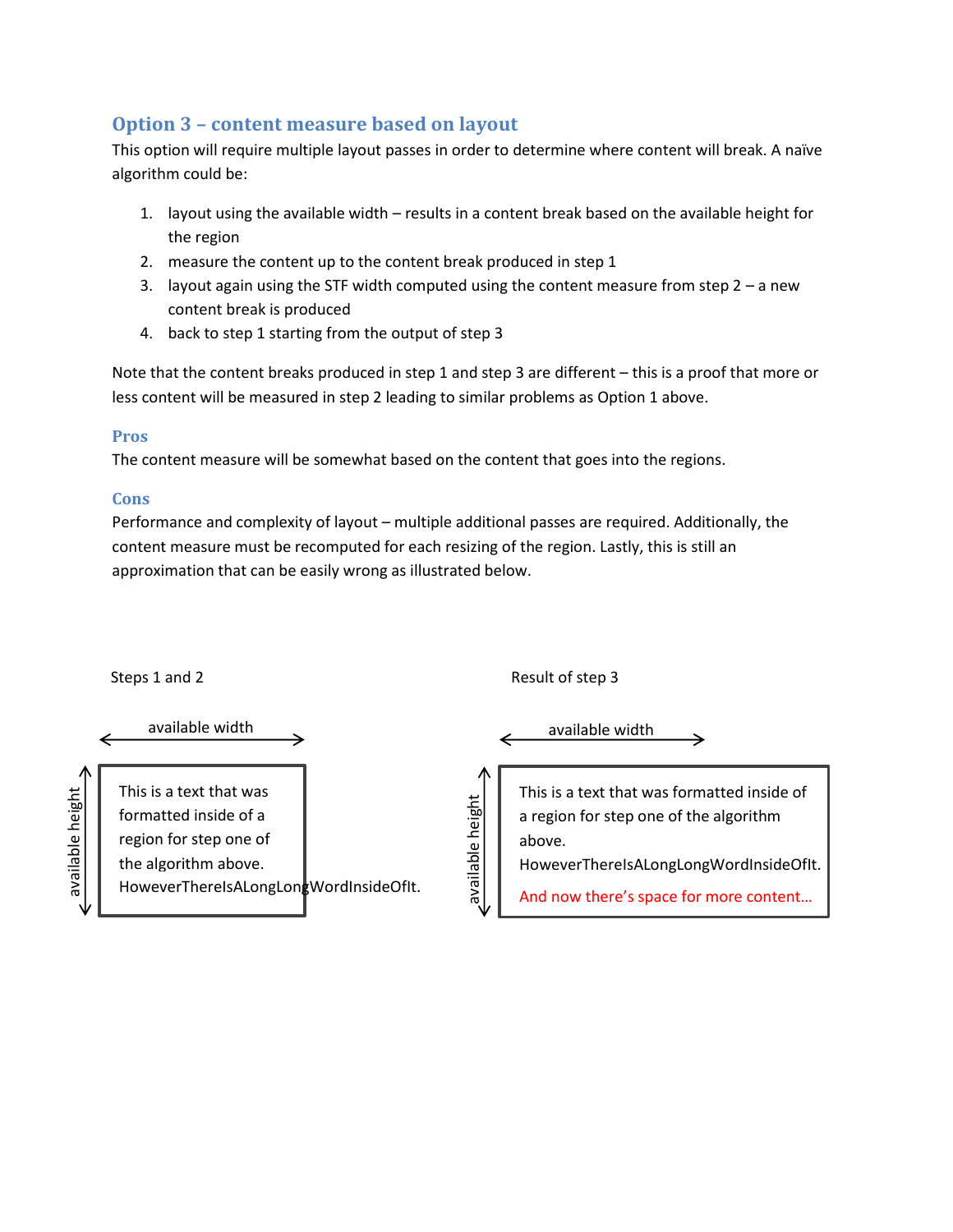# **Use Case Discussions**

## **Use case 1 – balancing of content between regions**

Assuming that we chose STF sizing [option 2,](#page-5-0) consider the following use case.

```
<style>
     .text { flow-into: text; }
    br { break-after: region; }
     .page { display: table; width: 400px; height: 600px; }
     .column { display: table-cell; flow-from: text; }
</style>
<div class="text">
    The quick brown fox jumps over the lazy dog.
    The quick brown fox jumps over the lazy dog.
    The quick brown fox jumps over the lazy dog.
    The quick brown fox jumps over the lazy dog.
    The quick brown fox jumps over the lazy dog.
    \text{br} />
     The end.
</div>
<div class="page">
     <div id=r1 class="column"></div>
     <div id=r2 class="column"></div>
</div>
```
#### **Problem statement**

It would be easily solvable if table didn't have constraints – we'd know r1 has content up to the break. In table though (and in flexbox too) the actual space for region1 is not known until content measure is calculated for all cells….

#### **Response**

The definitions of [preferred minimum](#page-3-2) and [preferred](#page-3-3) width require that content is laid out without any dependency on containing layout (i.e. available width, height etc). Thus, when we layout the content of the first region fragment all content will be measured (see no width or height limitation above)– all content up to the first region break (again, we assume STF sizing option two). The remaining content for the second fragment will be the one that falls between the first and second region breaks etc.

The above leads to a generalization of what content measures would correspond to what regions as follows.

*The number of content measures is defined by the number of region breaks plus one. Thus, assuming n region breaks, the first n+1 regions will get the n+1 content measures of the content and the rest will get the last one.*